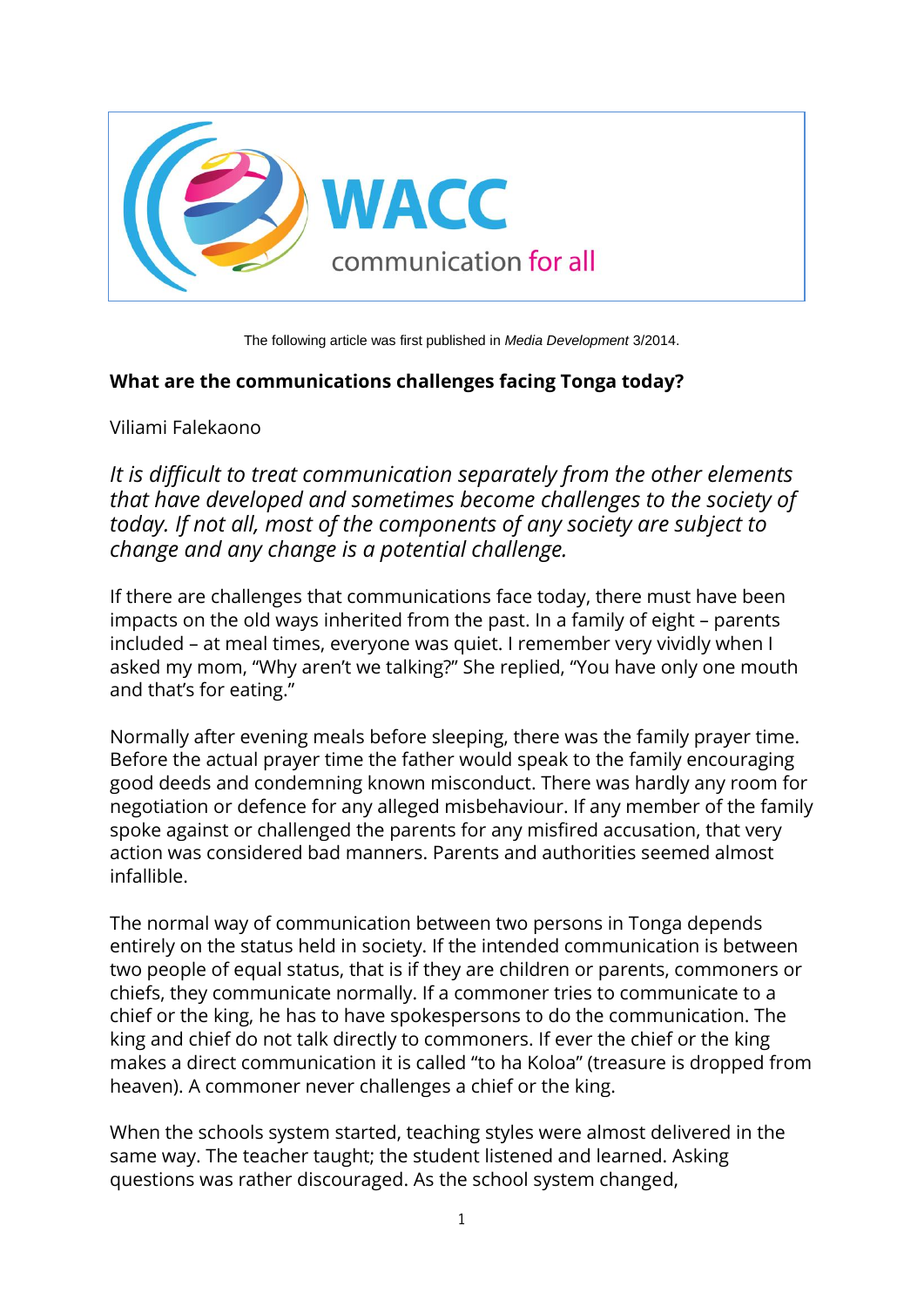communication changed too. When teachers allowed students to raise questions and critically challenge the "status quo", it revolutionized communication strategies.

In the Tongan Parliament, there exist the representatives of the people and representatives of the lords. It was hard to converse with the lords on a platform where only equal ranks can communicate with each other. In the ecclesial domain, the ministers or pastors preached, taught and catechized. The faithful listened and learned, but they did not challenge the pastor or the minister. It was assumed that pastors, leaders, and parents knew everything and they do the teaching and orientation of society and customary settings. Today, attention is given to the needs of the needy.

Though women held a highly distinguished rank in society, they did not occupy the leading role of those who can communicate in public. Women were not among those who can vote in a parliamentary election nor they can be candidates for election to Parliament. On the very strict ground of asking for a date, only men were allowed to ask and propose to women. It was supposed that men were the only ones who could choose who to get married to. Today, women can ask men out. There is nothing wrong about it. A women can communicate to any man of her choice and liking. But in the church and religious domain, only men were able to be ordained as minsters of the Gospel and Sacraments.

When it came to the moment of communicating to the one whom you choose to express you love and desire to be with, it took a lot of stomach too to make such communication. Communicating directly on the subject at hand was considered irrelevant. It had to be with the artistic formula of poetic, pictorial language with metaphors and hinting at the real meaning of what was desired to be communicated.

For example, when a young man tried to express how he perceived and appreciated the beauty of a young woman, it would go something like this: "My eyes are not worthy to contemplate and gaze at beauty so much like the rays of the sun, for your face is so colourful and beyond the combination of the rainbow, the surface of your skin is finer than the clarity of the crystal clear." And more would follow about the marvels of her mind. Today, people no longer waste time in putting their feelings into words, but hurry along to the ultimate objective and that is the business of jumping into bed. Communication has become direct and through e-texts and iPhones no one is properly introduced any more and customary ways and protocols of communication are bypassed.

## **Key issues of media ownership and control**

What is significant about the ownership of anything? It matters because the owners have a certain beliefs and likes and a set agenda about the right thing to do. One of the main issues faced today is the heavy propaganda of major religious organizations or institutions and claims that the government is run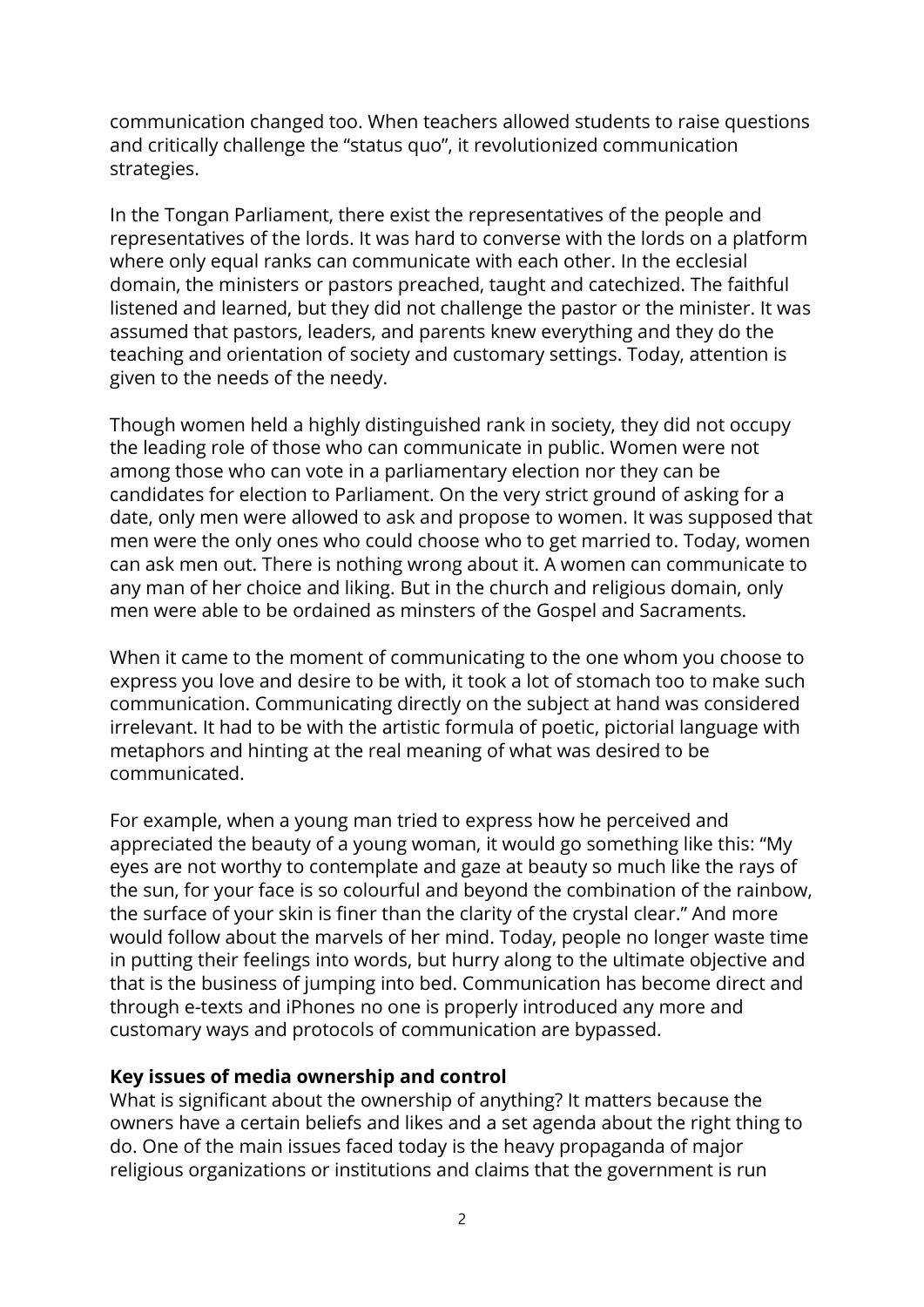under the guiding principles of that particular religion. Believing this other religions would certainly suffer and struggle especially when a doctrinal issue becomes controversial and opposed to the views of other religions. We find the media in a very similar situation when the owner sets the agenda.

The government-owned media houses have set priorities to serve and cover the activities of the government. The only problem is when a critical situation arises; it is not easy for the government to be challenged by its own media. And because the government has the authority to issue licences to operate media, it can refuse. One controversial case saw print media having to wait for licences until the storm had blown over. But when criticism becomes the norm, media owners can relax and move forward without harassing media with critical eyes.

For me, the measure of a media owner of quality is the ability to listen, withstand criticism and challenges raised by its own media houses and entities. Just like when Jesus told the poor who begged to eat from the crumbs of the table of the Lord, [Luke: 42-1](http://www.abibleconcordance.com/0-42.htm)6:21.

## **The role of social media in communal life**

Critical media bombardment is a character test for those in authority and holding leadership roles. If the authorities and leaders confronted by media welcome and treat media as part of communal activities, the public will certainly read the situation as strengthening and empowering. If the leaders and those in power see media coverage as purely attacking and criticizing, it indicates an obvious sign of fear and incompetency.

When media appear to attack a leader or an authority, it gives that authority and leadership grounds to defend and explain reasons for holding back and not fulfilling expectations and promises. If the media do not handle such issues with the standard strategies, they are failing to execute their prophetic role and to expose the motives behind any action taken.

One of the leading media entities in Tonga is Taimi 'o Tonga, which is doing a good job. However, if I were to suggest any changes, it would be to the style and strategy. At present Taimi 'o Tonga is enjoying freedom of expression and the press under the guiding principles of the Tonga media law and media code of ethics. At the same time, it is reporting the news without challenging, predicting and anticipating the future based on the likely consequences of what we are doing or failing to do today.

Newspapers are not just for reporting what people already know. Media coverage involves the logic of investigating and identifying what the public may not see now, and some of the hidden truths which the people have the right to know and communicate. "Time o Tonga" must know that it has the right to express and tell the truth, but it also has the right to predict and forecast and to